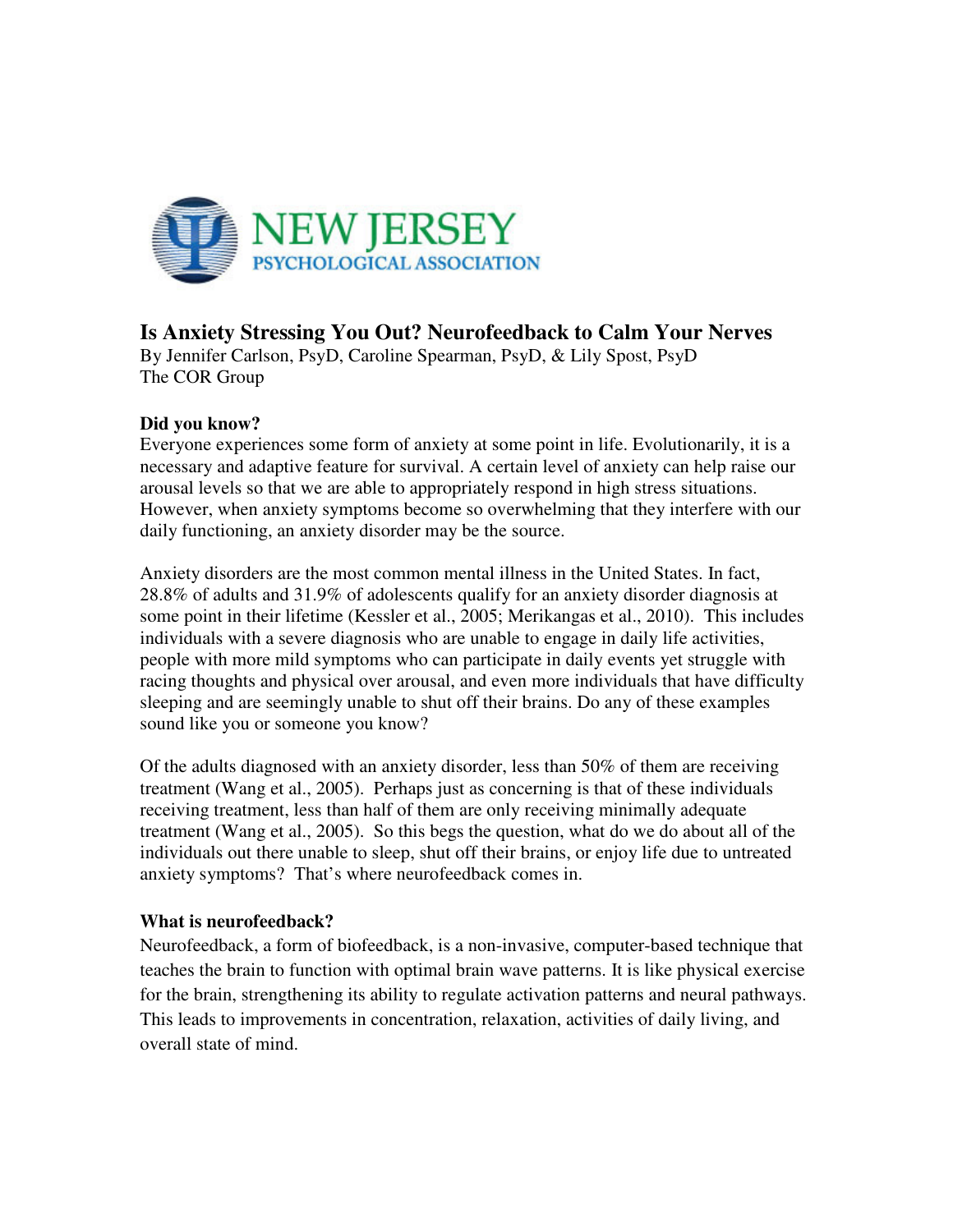### **How does it work?**

Neurofeedback begins with a brief evaluation utilizing a clinical interview, rating scales, and an EEG assessment. Then, a targeted, individualized protocol is created based off of the results of the evaluation.

The neurofeedback trainings begin by having electrodes placed on the scalp to read brain wave activity. When the brainwaves are functioning within a predetermined threshold, a reward is provided to reinforce these more optimal brain wave patterns. The reward is typically a particular sound or visual stimuli provided through a 'game' on the computer. Neuroplasticity, the 'muscle building' part of the brain, strengthens these new, more optimal connections in the brain, resulting in numerous positive benefits. Over time, the brain learns to self-regulate and these benefits generalize to everyday life.

#### **How can it help symptoms of anxiety?**

Anxiety is the result of suboptimal brain wave patterns and irregular physiological functioning. It produces an excess of high beta brainwaves that trick us into perceiving safe situations as threatening, triggering a fear, or eliciting an anxiety response. This results in an inability to think and behave logically that in turn increases the power of these anxiety-provoking brainwaves. Neurofeedback can put an end to this cycle. The individualized neurofeedback protocol is programmed to foster the growth and connection of brain waves that promote relaxation and inhibit these anxiety-producing high beta waves. As the brain self-regulates and begins to function in this more optimal zone, we are able to interpret situations for what they really are: non-life threatening. When our brains aren't processing from a place of fear, rational thought can be utilized and the physiological symptoms of anxiety gradually vanish.

Whether anxiety is experienced as a constant state of over arousal or only in certain situations, neurofeedback can assist in putting the anxiety to rest. Neurofeedback results, like all forms of treatment, vary from person to person with some people noticing improvements immediately, while others require several weeks of training before noticing effects. Some people experience an "a-ha moment," while others notice gradual advances. On average, positive effects tend to be experienced in approximately twenty sessions. Often times, people with anxiety report that they first notice improvements in their sleep, as they are better able to shut off their minds and fall asleep more easily.

The development of neurofeedback provides an opportunity to change the way anxiety impacts us. It can once again be that adaptive, survival feature it was designed to be without infiltrating daily life. There is no reason to live with anxiety stressing you out. It can get better and neurofeedback can help.

#### References

Kessler, R.C., Berglund, P.A., Demler, O., Jin, R, Merikangas, K.R., & Walters, E.E. (2005). Lifetime prevalence and age-of-onset distributions of DSM-IV disorders in the National Comorbidity Survey Replication (NCS-R). *Archives of General Psychiatry*.*62*(6), 593-602. doi:10.1001/archpsyc.62.6.593